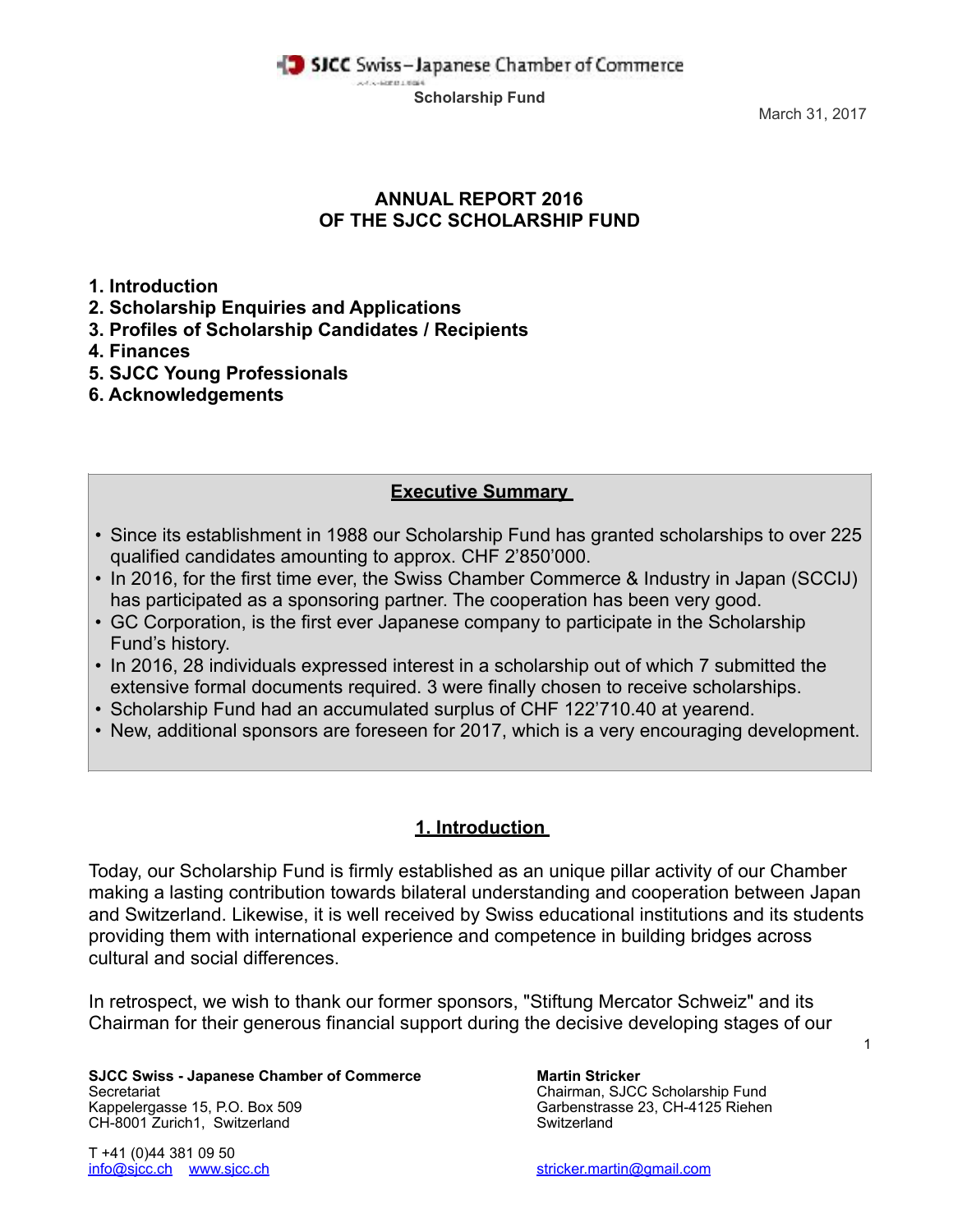### **Scholarship Fund**

Scholarship Fund from 2001 until 2006. Subsequently, donations from Hilti Foundation (incl. offering regular internships in Japan), Credit Suisse, Julius Bär, UBS, Sika, most recently from GC Corporation, the Swiss Chamber of Commerce & Industry in Japan and, not the least, our Chamber together with many of its individual members who have contributed towards the progress of our Scholarship Fund. It is their continuous support that has laid the financial foundation to realise this important investment into future Swiss-Japan business relations!

### **2. Scholarship Enquiries and Applications**

#### **Summary 2016**

- 28 enquiries
- 7 formal applications
- 3 scholarships granted

# **3. Profiles of Scholarship Candidates / Recipients in 2016**

### **Pro Memoria: Typical profile of a ccholarship candidate**

- Female or male graduate from university or qualified professional with apprenticeship
- Age less than 32 years, resident of Switzerland
- Has already acquired good basic knowledge of spoken and written Japanese preparing for his/her Japan training
- Highly motivated and committed to a "Japan Year" consisting of 3-6 m intensive Japanese language study and 6-9 m internship in a Japanese or international company
- Well balanced and positive personality with clear goals and willingness to adapt to different customs and culture
- Displays an entrepreneurial spirit and risk tolerance

Three individuals were newly chosen for the scholarship program in 2016. Their personalities, educational qualifications and, notably, motivation have been verified at personal interviews. The respective conclusions and recommendations were then discussed in the Scholarship Committee which ultimately decided on scholarships. As a consequence, this procedure has over the years ensured a minimal failure rate, i.e. only 6 scholarship recipients (out of 225) have not completed their "SJCC Japan Year".

**SJCC Swiss - Japanese Chamber of Commerce Martin Stricker** Secretariat Chairman, SJCC Scholarship Fund<br>
Kappelergasse 15, P.O. Box 509 Chairman, SJCC Scholarship Fund<br>
Carbenstrasse 23, CH-4125 Rieher CH-8001 Zurich1, Switzerland Switzerland Switzerland Switzerland

T +41 (0)44 381 09 50 [info@sjcc.ch](mailto:info@sjcc.ch) [www.sjcc.ch](http://www.sjcc.ch) [stricker.martin@gmail.com](mailto:stricker.martin@gmail.com)

Garbenstrasse 23, CH-4125 Riehen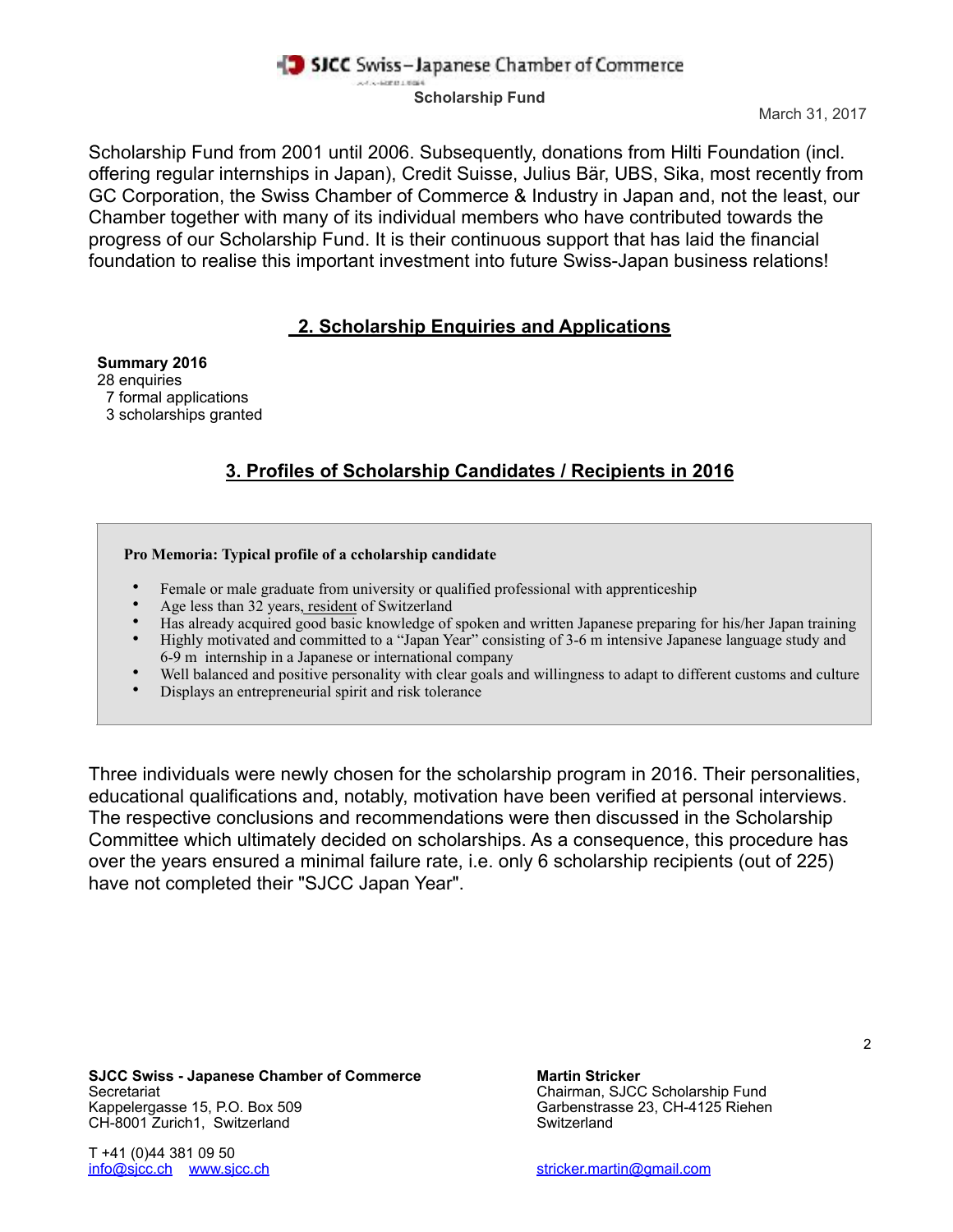**Scholarship Fund**

March 31, 2017

## **4. Finances**

Our Balance Sheet remained healthy with an accumulated surplus (cash at banks) of CHF 122'710.40 at yearend. Contingent Liabilities, i.e. outstanding but committed scholarship payments amounted to JPY 2'250'000 to be carried forward to 2017. Donations received from the Swiss Japanese Chamber of Commerce & Industry in Japan (SCCIJ) amounted to CHF 10'000 and SJCC amounted to CHF 20'000.

As from 2017 we expect a donation from GC Corporation and an increase in donation from the SCCIJ. Furthermore, one major company has expressed its strong intention to start a 3-year sponsorship as of 2017. We are very humbled and encouraged by the steady increase in sponsors and the strong partnership with the SCCIJ. It should be noted that GC Corporation is the first ever Japanese sponsor of the fund.

## **5. SJCC Young Professionals (formerly SJCC Alumni Association)**

Our alumni association founded in April 2002 with activities in Switzerland and Japan primarily serves scholarship recipients as a platform for further developing their knowledge and experience of Japan. On December 5th 2016, the SJCC Alumni Organisation association has been renamed to "SJCC Young Professionals". Foremost to welcome and include young people who may not (yet) be scholarship

recipients but have professional interest in Japan or simply would like to network with like-minded people.

In Japan it is also a "home away from home" supporting new arrivals in various administrative procedures, recommending internship opportunities, contacts with the Embassy of Switzerland, the Swiss Business Hub Japan, the Swiss Chamber of Commerce & Industry in Japan etc.

Upon return to Switzerland all registered alumni are offered a free initial membership in the Chamber. Thus, both institutions can share and benefit from each other's experience, knowledge and competence. I may also mention here that the President of the Alumni Association serves on the Executive Committee of the Chamber.

**SJCC Swiss - Japanese Chamber of Commerce Martin Stricker** Secretariat <sup>1</sup><br>
Secretariat Chairman, SJCC Scholarship Fund<br>
Carbenstrasse 23, CH-4125 Riehen CH-8001 Zurich1, Switzerland Switzerland Switzerland Switzerland

T +41 (0)44 381 09 50 [info@sjcc.ch](mailto:info@sjcc.ch) [www.sjcc.ch](http://www.sjcc.ch) [stricker.martin@gmail.com](mailto:stricker.martin@gmail.com)

Garbenstrasse 23, CH-4125 Riehen